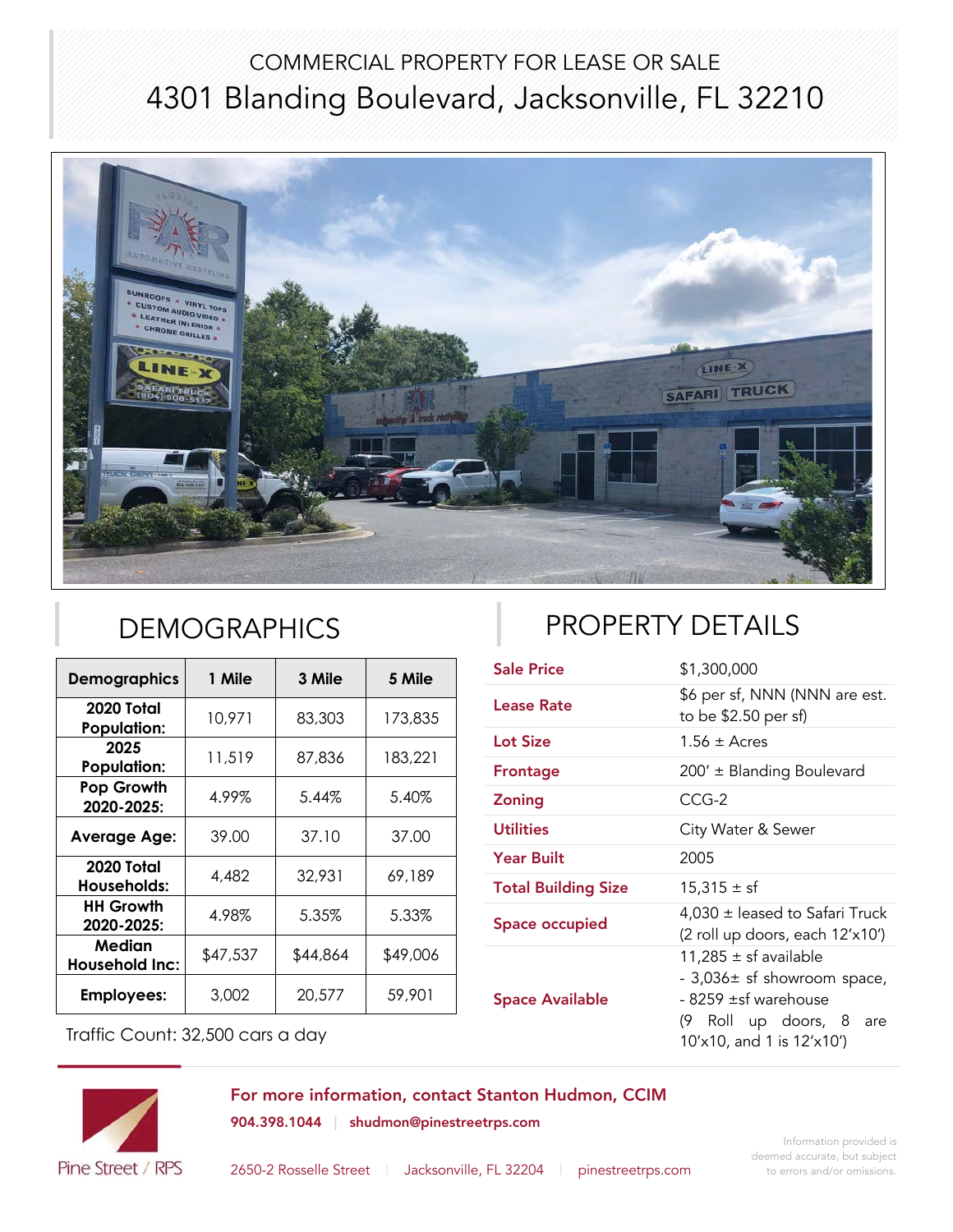



For more information, contact Stanton Hudmon, CCIM 904.398.1044 | shudmon@pinestreetrps.com



Information provided is deemed accurate, but subject to errors and/or omissions.

2650-2 Rosselle Street | Jacksonville, FL 32204 | pinestreetrps.com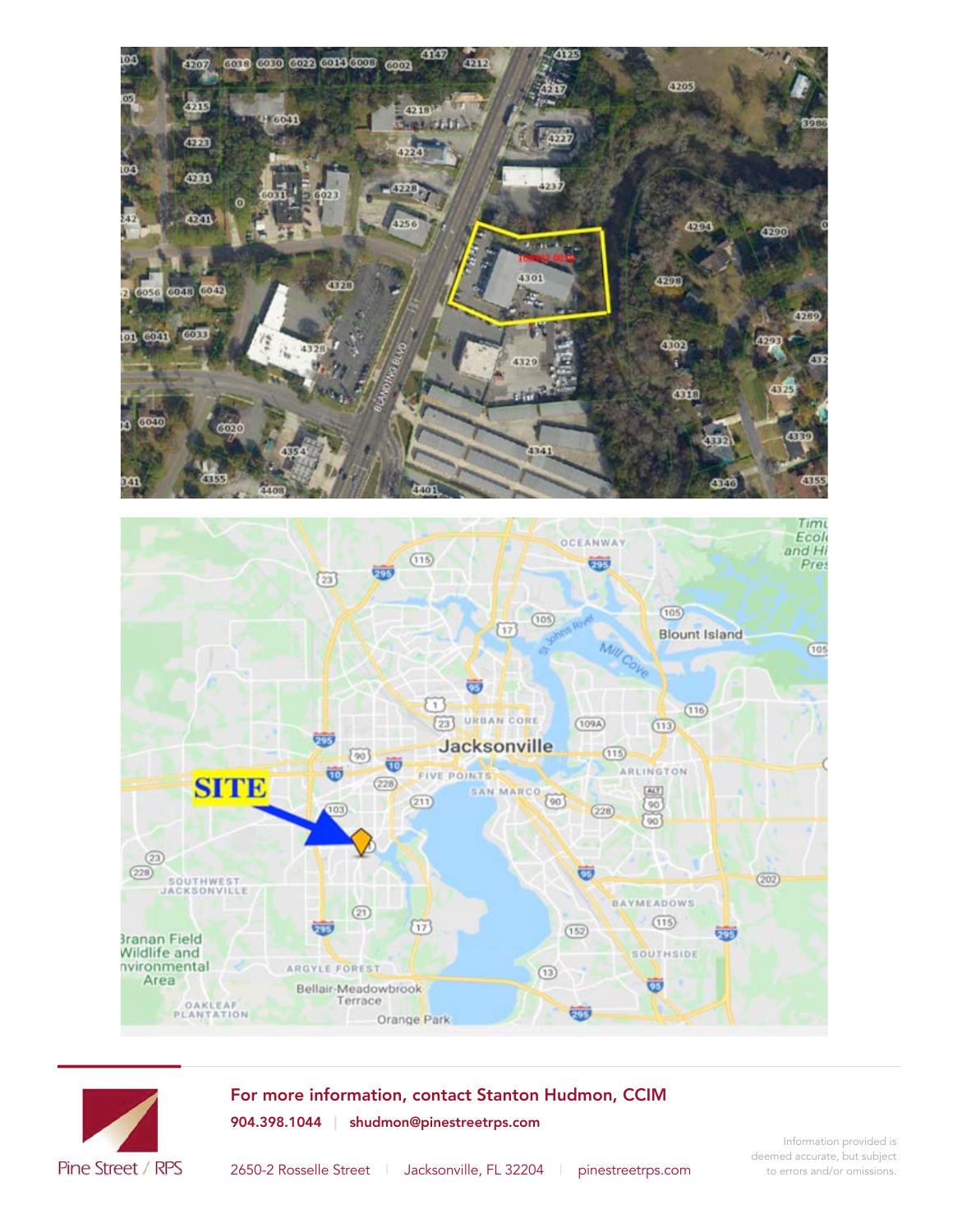

Copyrighted report licensed to Pine Street/RPS, LLC - 384491 Logos are displayed to depict store locations only and are the property of their respective owners. 06-09-2020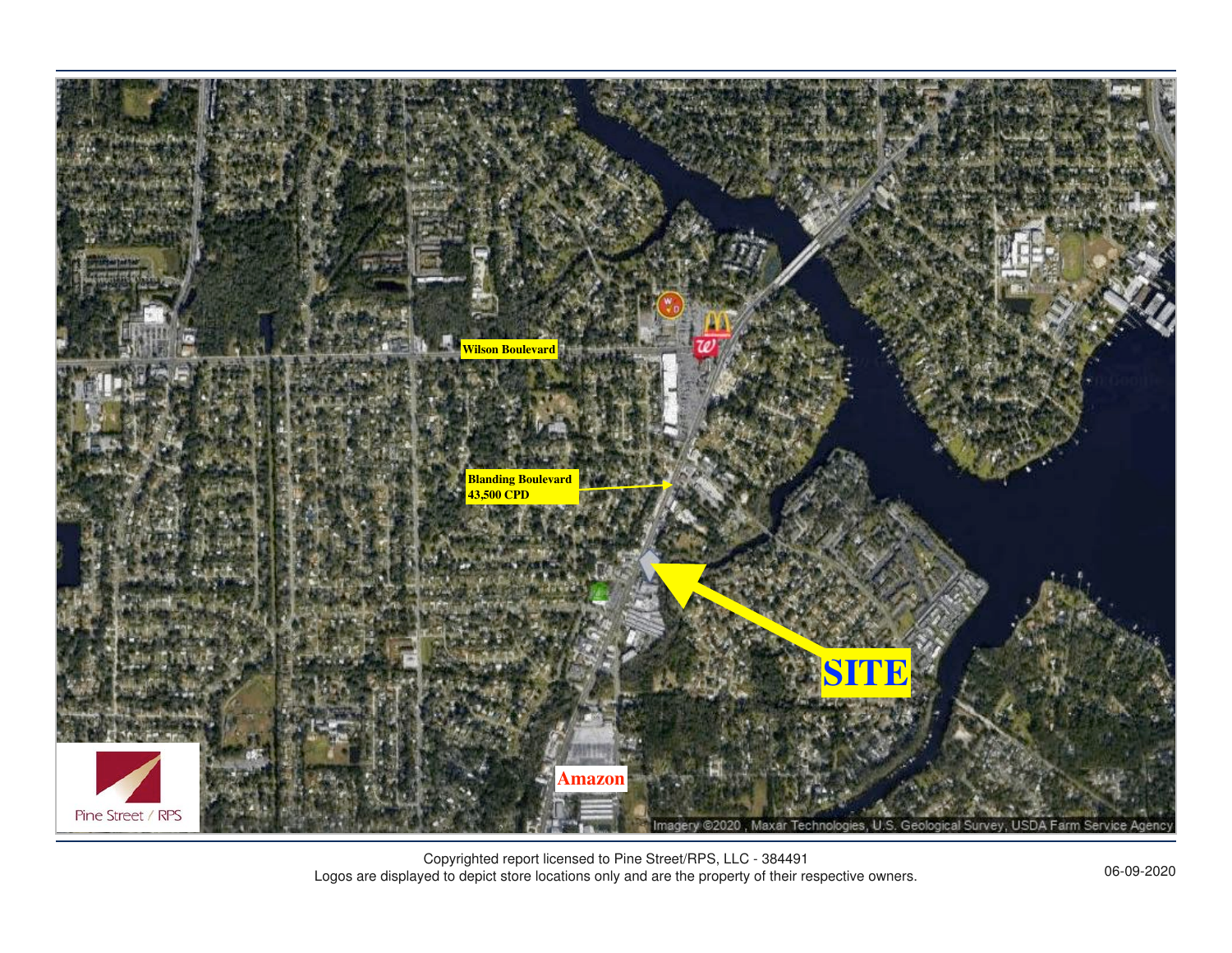### COMMERCIAL PROPERTY FOR LEASE OR SALE 4301 Blanding Boulevard, Jacksonville, FL 32210





For more information, contact Stanton Hudmon, CCIM 904.398.1044 | shudmon@pinestreetrps.com

2650-2 Rosselle Street | Jacksonville, FL 32204 | pinestreetrps.com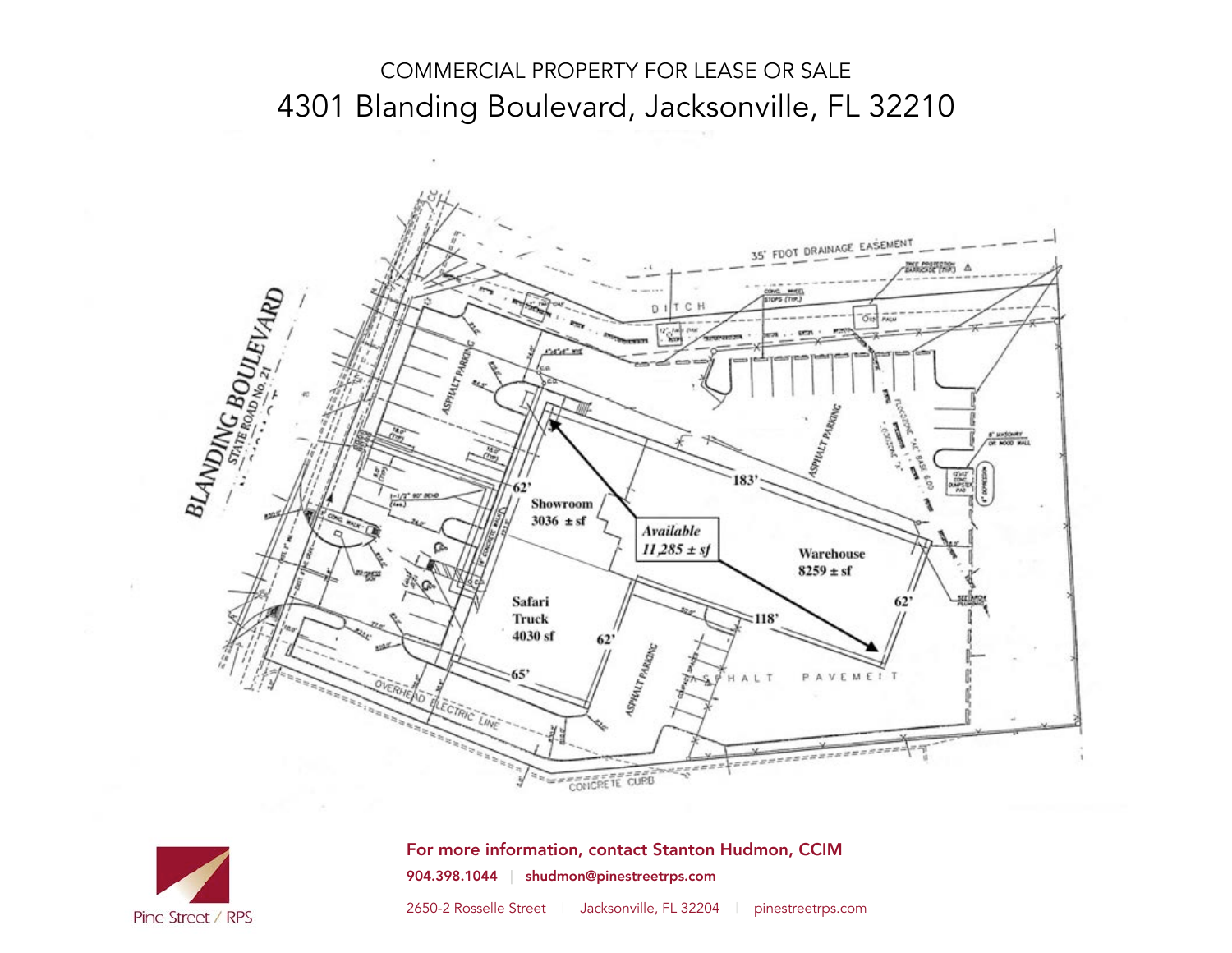## COMMERCIAL PROPERTY FOR LEASE OR SALE 4301 Blanding Boulevard, Jacksonville, FL 32210